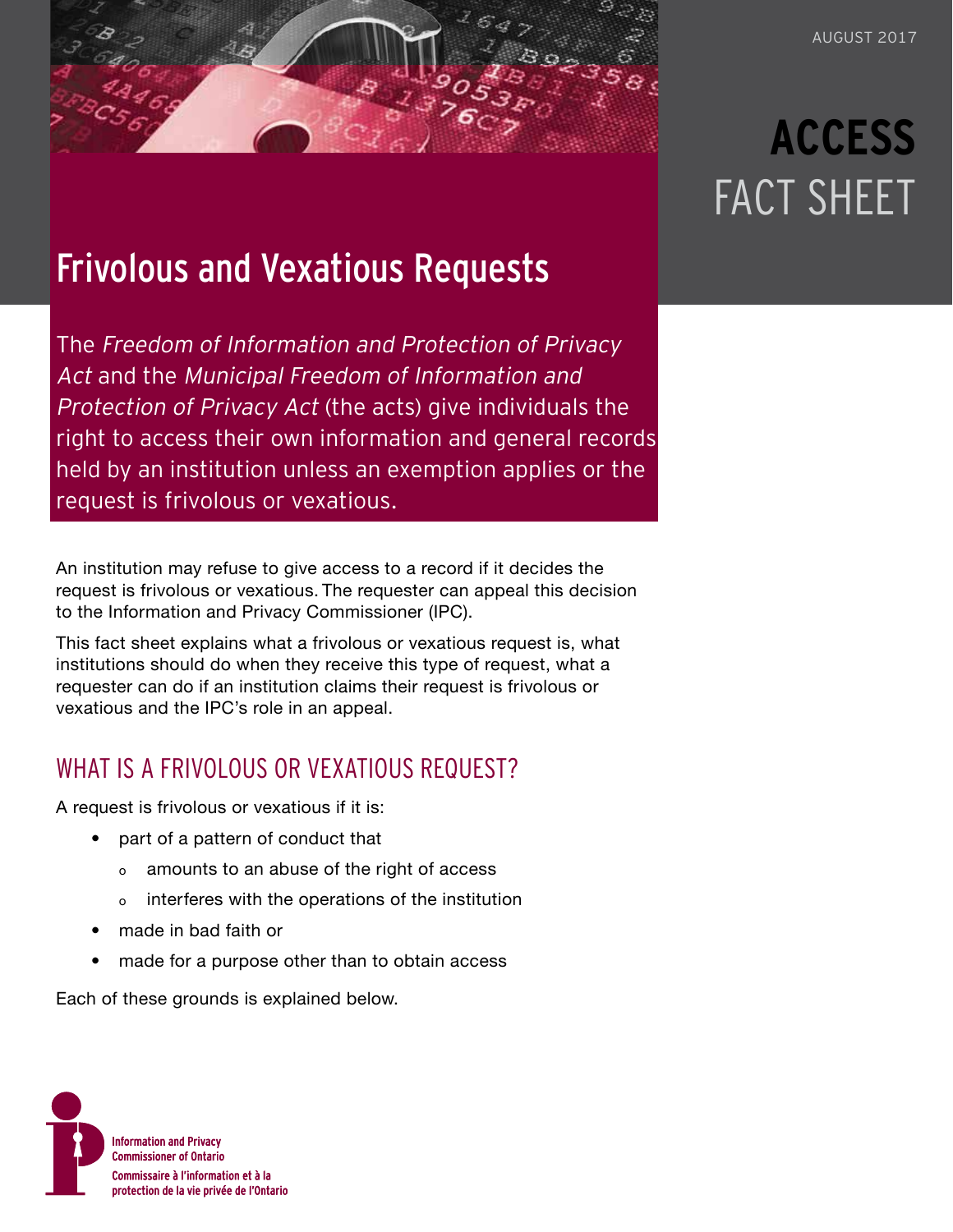#### **Pattern of Conduct—Abuse of the Right of Access**

To determine whether a request is an abuse of the right of access, the IPC considers:

- the number of requests
- whether they are excessively broad and varied in scope or unusually detailed, or are similar to previous requests
- whether they are made for an unreasonable or illegitimate purpose, such as to annoy or harass the government or to burden the system
- whether the timing of the requests coincides with some other event, such as an ongoing complaint against the institution or its staff unrelated to the request
- any other factors that may be relevant

#### **Pattern of Conduct—Interferes With the Operations of an Institution**

A pattern of conduct that would interfere with the operations of an institution is one that would obstruct or hinder the institution's activities. The circumstances of the particular institution must be considered. For example, it would take less to interfere with the operations of a small municipality compared to a large ministry. It is up to the institution to show that the requester's pattern of conduct unreasonably interfered with the institution's operations.

However, it is the responsibility of the institution to ensure reasonably adequate resources are available to respond to access requests.

**EXAMPLE:** A university claimed a request was frivolous or vexatious because the requester had made 38 previous requests that were unusually broad and repetitive and represented over 20 percent of the total requests received by the university in an 18-month period. The university stated that the number of requests adversely affected its ability to meet the overall demand for access to information services. In upholding the university's decision in Order PO-3188, the IPC decided that a number of factors weighed in favour of a frivolous and vexatious finding including that the request was part of a pattern of conduct that interfered with the operations of the institution. The IPC added that it was unreasonable for the institution to be expected to allocate so much of its limited resources to respond to these numerous broad and similar requests.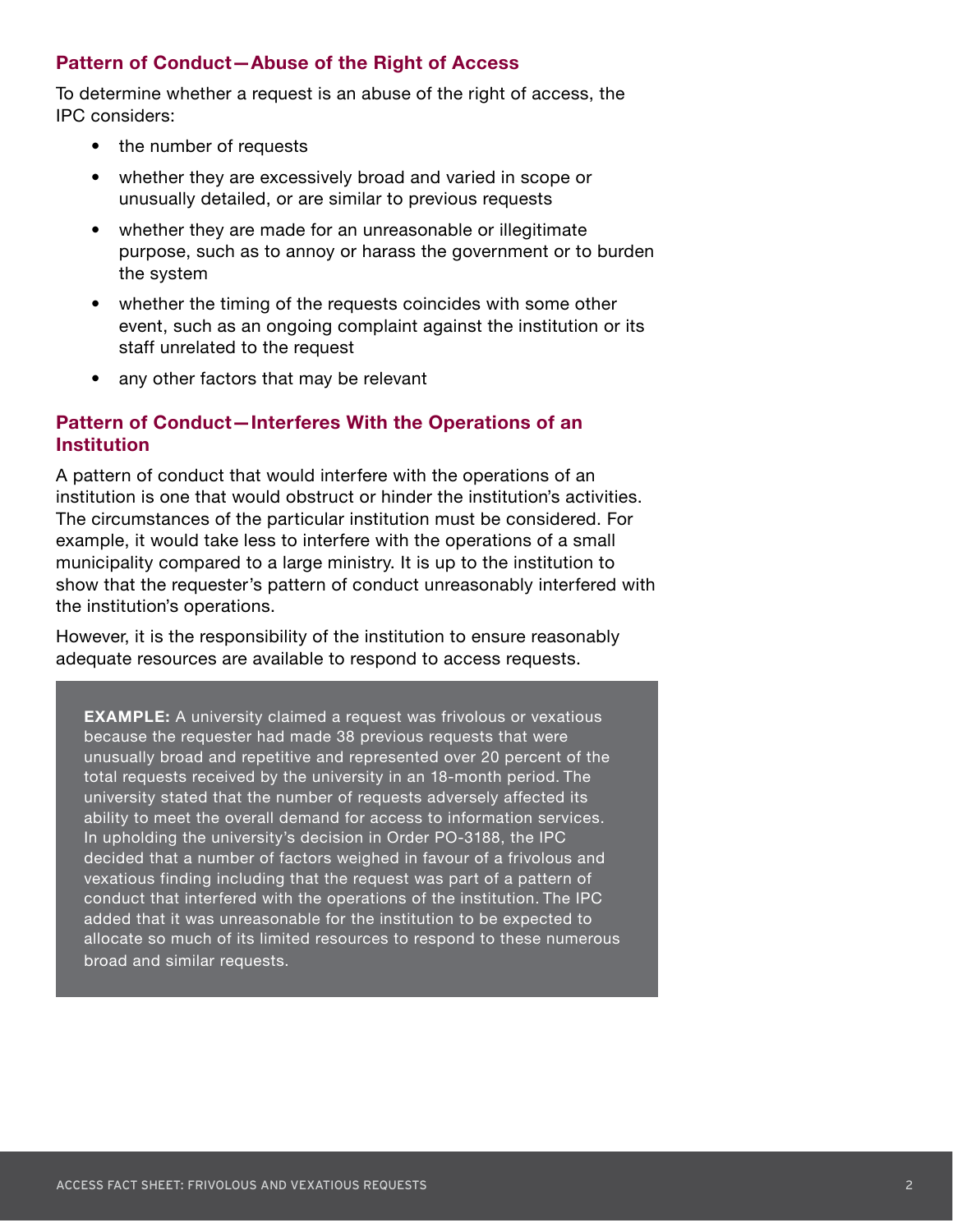#### **Bad Faith**

Bad faith refers to a requester's state of mind and not simply bad judgment or negligence, but requires intent.

**EXAMPLE:** The IPC found a request was made in bad faith in Order M-850 and was therefore frivolous and vexatious. The requester stated that he was testing or examining the boundaries of the act or was having fun in filing requests. The IPC also considered that some of the requests were made for the purpose of harassing an employee who was involved in an action brought by the requester in another forum.

#### **Purpose Other Than to Obtain Access**

A request is made for a purpose other than to obtain access if the requester is motivated not by a desire to obtain access, but by some other objective.

**EXAMPLE:** In Order MO-2488, the IPC found a request was made for a purpose other than to obtain access and was therefore frivolous or vexatious because:

- the requester made 54 requests with 372 parts in two years
- the requests were unusually detailed and excessively broad
- the requester sent more than 300 emails to the institution in a six-month period and telephoned staff almost daily, as well as increased the volume and complexity of the requests over time, as a court action against the institution progressed
- the requester was already in possession of many of the records she requested

Requesters do not need to justify a request and the acts do not place limits on what a requester can do with the information once access has been granted.

**EXAMPLE:** The fact that a requester intended to use a record for a purpose such as to dispute a number of the institution's land transactions did not mean that the request was for a purpose other than to obtain access. The IPC concluded in Order M-906 that to find that a request is frivolous or vexatious on the basis that a requester may use the information to oppose actions taken by an institution would be contrary to the spirit of the acts, which exist in part as an accountability mechanism for government organizations.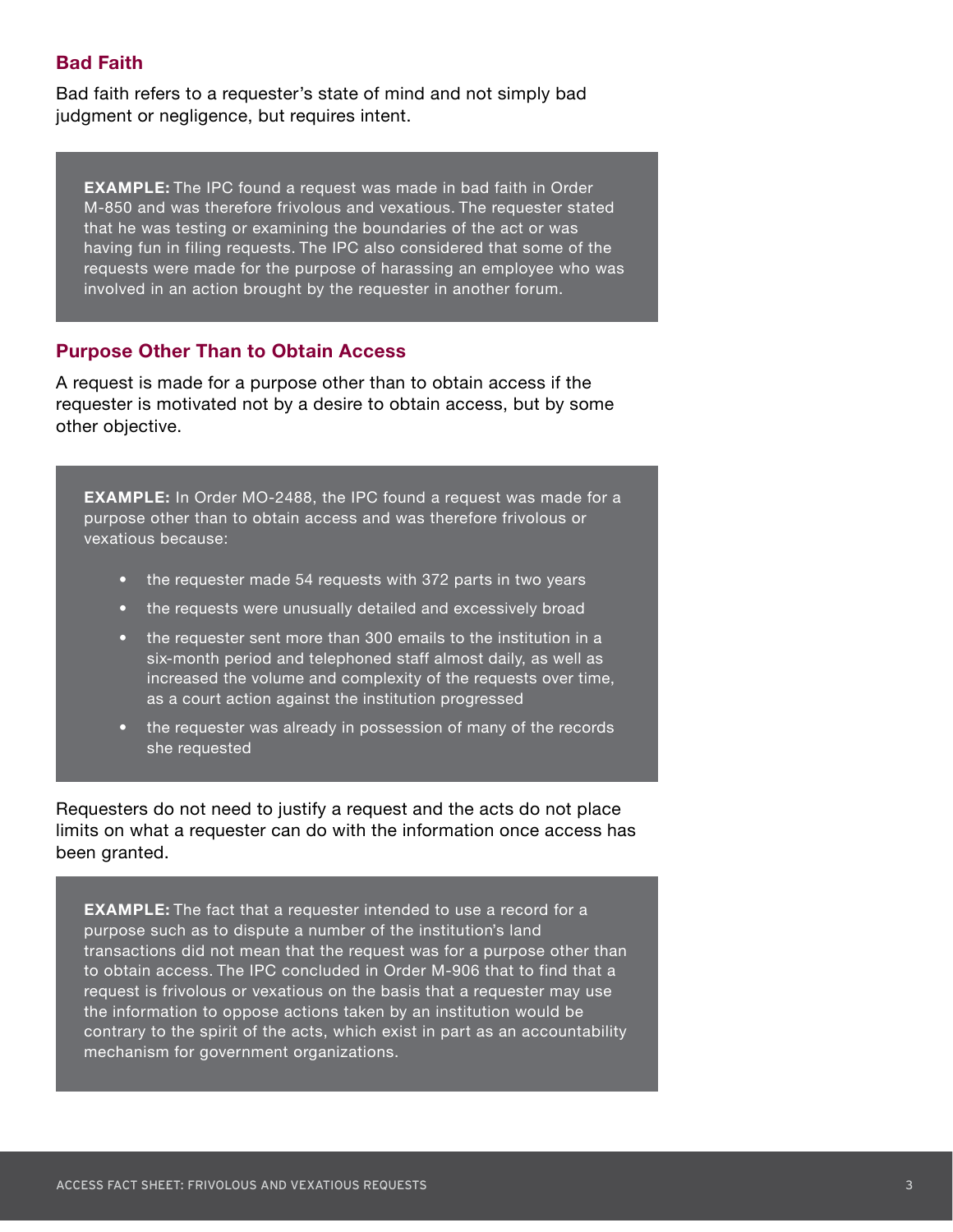## HOW SHOULD INSTITUTIONS RESPOND TO FRIVOLOUS OR VEXATIOUS REQUESTS?

The institution must provide written notice to the requester where it believes the request is frivolous or vexatious. The notice must include the reason for the decision and inform the requestor of their right to appeal to the IPC.

## WHAT CAN A REQUESTER DO IF AN INSTITUTION DECIDES THAT THEIR REQUEST IS FRIVOLOUS OR VEXATIOUS?

Requesters can appeal the institution's decision to the IPC. Requesters should be prepared to respond to claims made about their conduct and to explain to the IPC how their request is not frivolous or vexatious.

For more information on the appeal process, see the IPC's publication, *[The Appeal Process and Ontario's Information and Privacy](https://www.ipc.on.ca/wp-content/uploads/Resources/appeal_process-e.pdf)  [Commissioner](https://www.ipc.on.ca/wp-content/uploads/Resources/appeal_process-e.pdf)* at **[www.ipc.on.ca.](https://www.ipc.on.ca)**

## HOW CAN AN INSTITUTION ESTABLISH THAT A REQUEST IS FRIVOLOUS OR VEXATIOUS?

In an appeal to the IPC, it is up to the institution to establish that the request is frivolous or vexatious. Institutions should maintain detailed records of their interactions with requesters including information about the:

- number of requests
- nature and size of the requests
- timing of the requests and their relationship to other events
- apparent or stated purpose of the request
- nature and quality of the interaction between the requester and institution staff

## WHAT CAN THE IPC DO WHEN IT RECEIVES AN APPEAL?

If the IPC agrees that a request is frivolous or vexatious, it may uphold the institution's decision not to process the request. The IPC may also impose conditions on a requester such as:

- limiting the requester to one request or appeal at any given time
- requiring the requester to notify the IPC and the institution if seeking to proceed with any existing appeals or requests
- setting a two-year time limit on pursuing any outstanding appeals